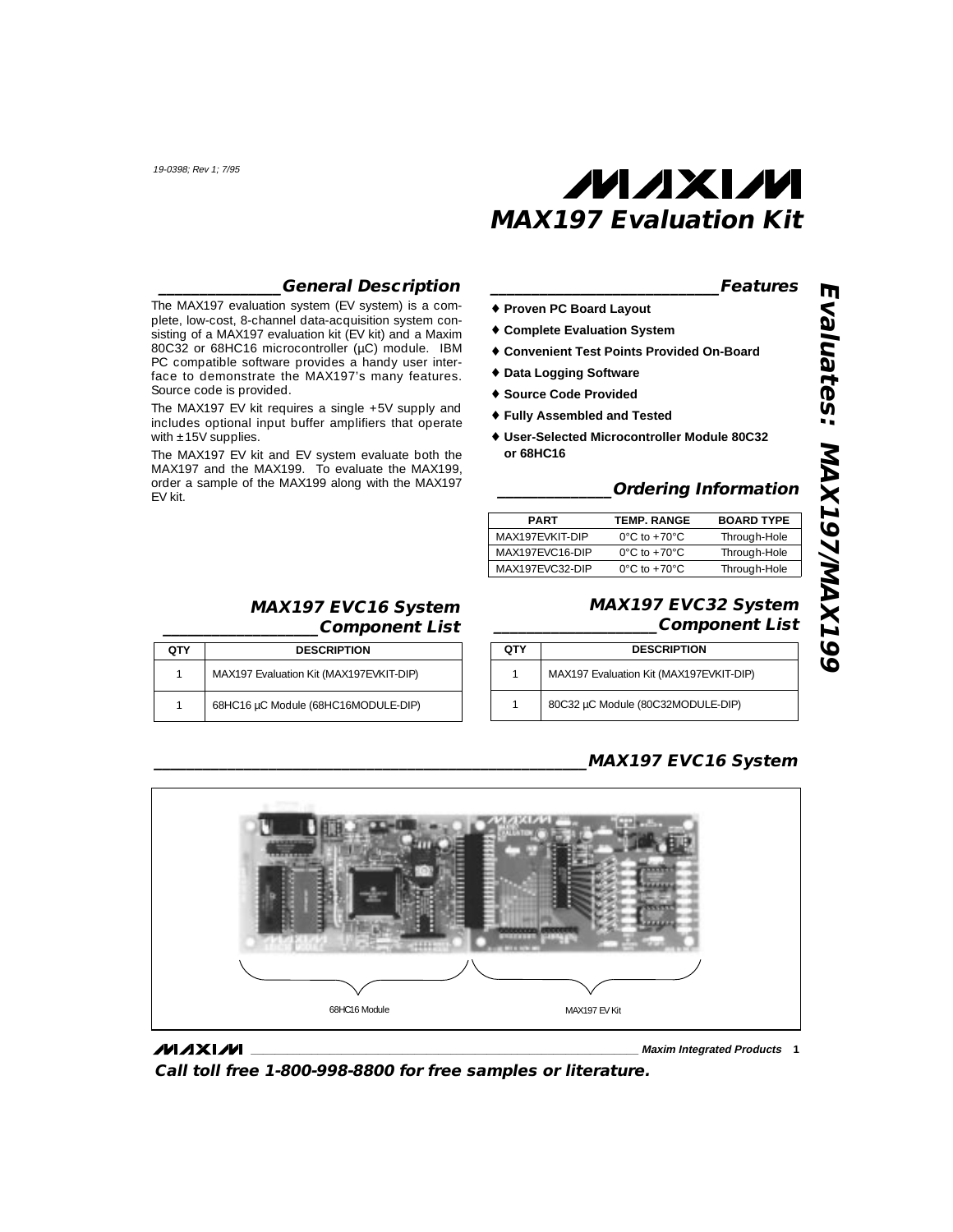| <b>DESIGNATION</b>                                          | QTY            | <b>DESCRIPTION</b>         |
|-------------------------------------------------------------|----------------|----------------------------|
| C1, C8, C15,<br>C16, C17                                    | 5              | 0.1µF ceramic capacitors   |
| C <sub>2</sub> -C <sub>7</sub> , C <sub>9</sub><br>C12, C13 | U              | Open                       |
| C10, C14, C18                                               | 3              | 10µF tantalum capacitors   |
| C <sub>11</sub>                                             | 1              | 100pF ceramic capacitor    |
| J11                                                         | 1              | 2 x 20 header              |
| J15, J16                                                    | $\mathfrak{D}$ | 8-pin headers              |
| JU1                                                         | 1              | 2-pin header               |
| JU <sub>2</sub>                                             | 1              | 3-pin header               |
| <b>JU3. JU4</b>                                             | $\Omega$       | Open                       |
| R <sub>1</sub> , R <sub>2</sub> , R <sub>3</sub>            | $\Omega$       | Open                       |
| U1                                                          | 1              | MAX197BCNI                 |
| 12                                                          |                | MAX874CPA 4.096V reference |
| U3, U4                                                      | 2              | MXL1014CN quad op amps     |

### **\_\_\_MAX197 EV Kit Component List**

**\_\_\_\_\_\_\_MAX197 Stand-Alone EV Kit** The MAX197 EV kit provides a proven PC board layout to facilitate evaluation of the MAX197. It must be interfaced to appropriate timing signals for proper operation. Refer to the MAX197 data sheet for timing require-

#### **\_\_\_MAX197 EV System Quick Start**

- 1) Copy the files from the distribution disk to your hard disk or to blank floppy disks. The MAX197 EV kit software should be in its own directory. The necessary files are in the root directory of the distribution disk, and the source code is in the SOURCE subdirectory. The SOURCE subdirectory is not required to operate the EV kit.
- 2) Carefully connect the boards together by aligning the 40-pin header of the MAX197 EV kit with the 40 pin connector of the µC module. Gently press them together. The two boards should be flush against each other.
- 3) Connect a +15V/-15V DC power supply to the OPAMP V+ / OPAMP V- inputs of the MAX197 EV kit. Connect the power supply's COMMON terminal to the kit's AGND pad.
- 4) Connect a 9V to 15V DC power source to the µC module. The terminal block is located next to the on/off switch, in the upper right corner of the µC module. Observe the polarity marked on the board. The same +15V supply that powers OPAMP V+ can be used to power the µC module.
- 5) Connect a cable from the computer's serial port to the µC module. If using a 9-pin serial port, use a straight-through, 9-pin female-to-male cable. If the only available serial port uses a 25-pin connector, a standard 25-pin to 9-pin adapter will be required. The EV kit software checks the modem status lines (CTS, DSR, DCD) to confirm that the correct port has been selected.
- 6) Start the MAX197 software on the IBM PC by setting the current directory to match the directory that contains the Maxim programs, and then type the program name, "MAX197". Do not turn off or disconnect the µC module while the program is running; if you do, you will have to restart the program.
- 7) The program will ask which µC module is being used and to which port it is connected. Press the space bar until the correct port is highlighted, and press C until the correct µC module is highlighted. Press ENTER when both are correct. The MAX197 program will be in terminal emulation mode.
- 8) Turn on the power for the µC module. The µC module will display its logon banner and test its RAM.
- 9) Download and run the RAM resident program on the µC module by pressing ALT+L (i.e., hold down the ALT key as you strike the L key). The program prompts you for the file name. Press the ENTER key to download and run the file.
- 10) Press ALT+C to switch to the Control Panel screen after the RAM resident program has been successfully downloaded.
- 11) Apply input signals to the CH0–CH7 inputs at the right edge of the MAX197 EV kit board. Observe the readout on the screen. Table 1 lists the commands available from the control-panel screen.
- 12) Before turning off power to the MAX197 EV kit, exit the program by pressing ALT+X.

**MAXIM** 

Evaluates: MAX197/MAX199 **Evaluates: MAX197/MAX199**

ments.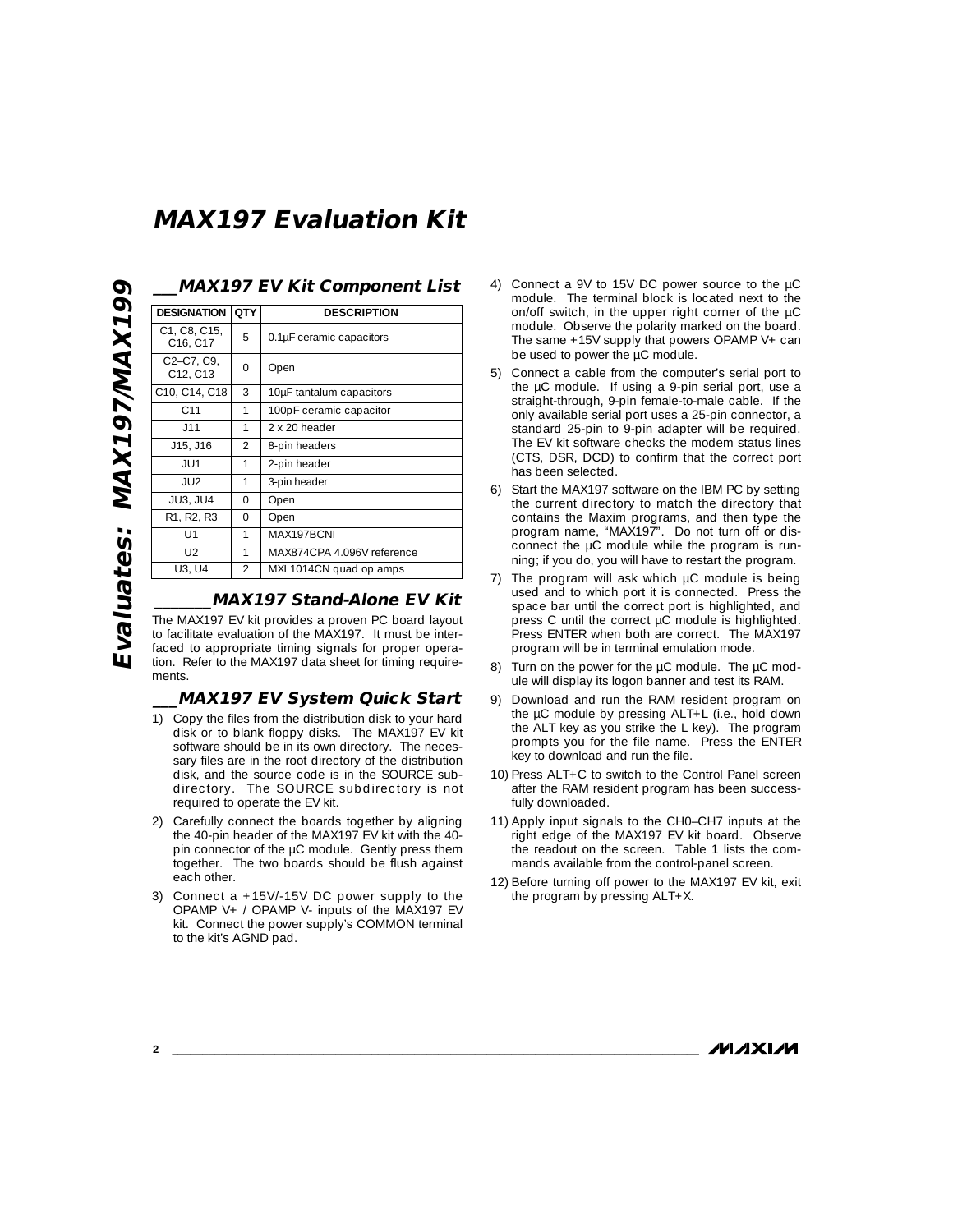## **\_\_Detailed Description of Software**

#### **Reading the MAX197**

The EV kit reads the MAX197 using the algorithm shown in source code Listings 1a and 1b.

When power is first applied, the MAX197 is in external clock mode. However, the initialization software reconfigures the MAX197 to internal clock mode.

The EV kit software demonstrates the MAX197's many modes of operation. When writing your own applicationspecific software, one of the following simplified algorithms (shown in bold type) should be implemented. These algorithms show the options available using the power-down and acquisition mode control bits. Except where otherwise specified, ACQMOD = 0.

When using an external reference, a power-up delay is not necessary. When using the MAX197's internal reference, allow time for the REF capacitor to charge at power-up and when exiting full power-down mode. For a complete description of all control bits, refer to the MAX197 data sheet.

#### **Internal acquisition mode, standby power-down between conversions:**

- 1) Begin conversion by writing  $PDI = 1$ ,  $PDO = 0$ . This powers up the MAX197, causing it to perform a conversion, then go into standby mode after conversion completes.
- 2) After the  $\overline{\text{INT}}$  pin goes low, read the result from the MAX197.

#### **Internal acquisition mode, full power-down between conversions:**

- 1) Power up the MAX197 by writing PD1 = 1, PD0 = 0 (standby).
- 2) Execute a power-up delay, to allow the reference capacitor time to recharge.
- 3) Begin conversion by writing PD1 = 1, PD0 = 1 (full power-down).
- 4) After the  $\overline{\text{INT}}$  pin goes low, read the result from the MAX197.

#### **Internal acquisition mode, SHDN pin low between conversions:**

- 1) Power up the MAX197 by setting the SHDN pin high.
- 2) Execute a power-up delay to allow the reference capacitor time to recharge.
- 3) Begin conversion by writing PD1 = 1, PD0 = 0 (standby).
- 4) After the  $\overline{\text{INT}}$  pin goes low, read the 16-bit result from the MAX197.
- 5) Power down the MAX197 by setting the SHDN pin low.

#### **External acquisition mode, standby power-down between conversions:**

- 1) Begin acquisition time by writing  $PDI = 1$ ,  $PDO = 0$ (standby), ACQMOD = 1.
- 2) Execute the acquisition time delay.
- 3) Begin conversion by writing PD1 = 1, PD0 = 0  $(statody)$ , ACQMOD = 0.
- 4) After the  $\overline{\text{INT}}$  pin goes low, read the result from the MAX197.

#### **External acquisition mode, full power-down between conversions:**

- 1) Power up the MAX197 by writing PD1 = 1, PD0 = 0 (standby).
- 2) Execute a power-up delay, to allow the reference capacitor time to recharge.
- 3) Begin acquisition time by writing PD1 = 1, PD0 = 0  $(statody)$ , ACQMOD = 1.
- 4) Execute the acquisition time delay.
- 5) Begin conversion by writing PD1 = 1, PD0 = 1 (full power-down), ACQMOD = 0.
- 6) After the INT pin goes low, read the result from the MAX197.

#### **External acquisition mode, SHDN pin low between conversions:**

- 1) Power up the MAX197 by setting the SHDN pin high.
- 2) Execute a power-up delay, to allow the reference capacitor time to recharge.
- 3) Begin acquisition time by writing  $PDI = 1$ ,  $PDO = 0$ (standby), ACQMOD = 1.
- 4) Execute the acquisition time delay.
- 5) Begin conversion by writing PD1 = 1, PD0 = 0  $(statody)$ , ACQMOD = 0.
- 6) After the INT pin goes low, read the result from the MAX197.
- 7) Power down the MAX197 by setting the SHDN pin low.

**MAXIM** 

**Evaluates: MAX197/MAX199**

**PAYAXANNSYAX99** 

valuates: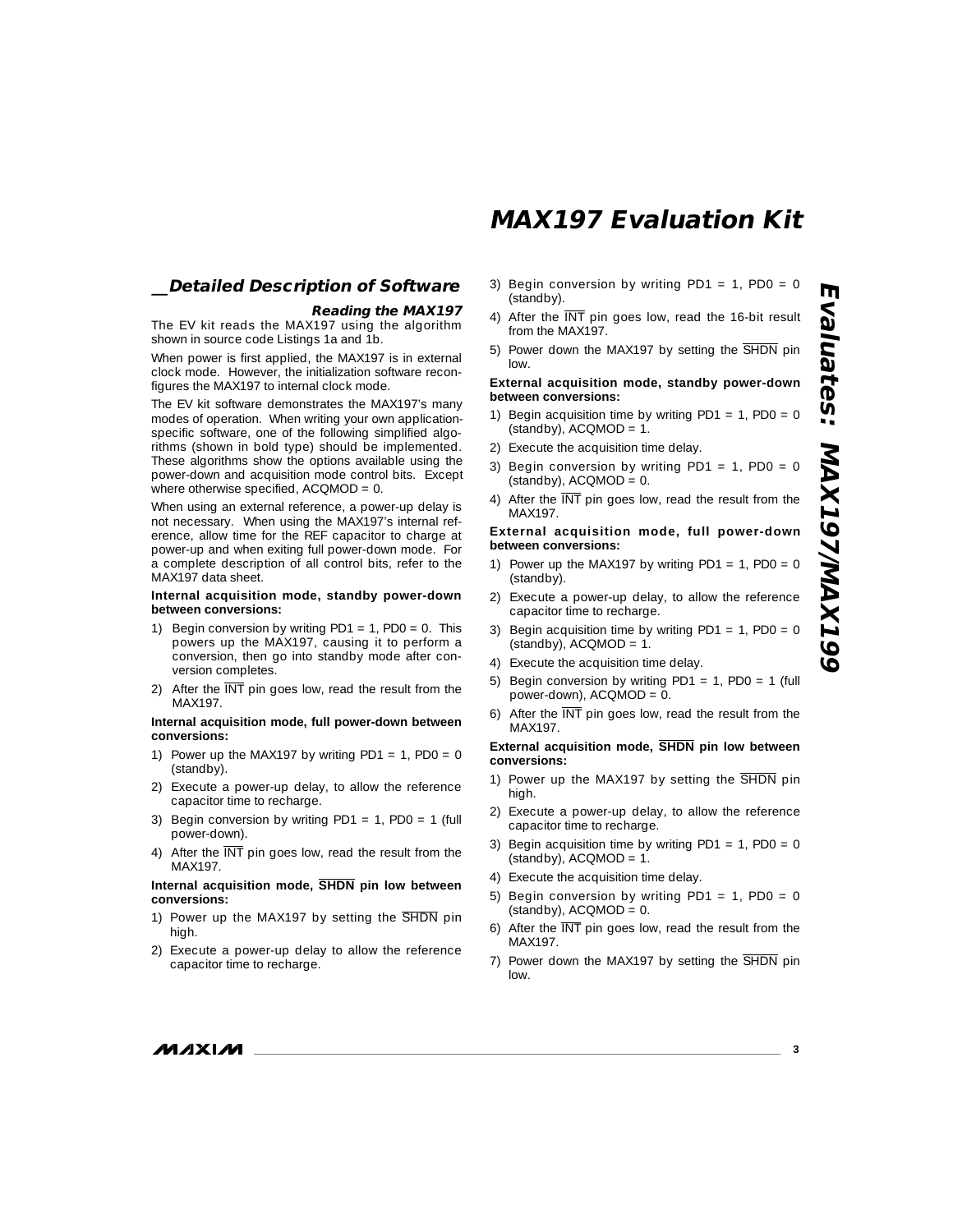Evaluates: MAX197/MAX199 **Evaluates: MAX197/MAX199**

**Listing 1a. Using the 68HC16 to Read the MAX197**Assumptions: Assumptions:<br>Index register X points to the MAX197 address<br>Index register Y points to global variables area<br>MAX197 INT pin inputs to IC1 of the GPT port<br>MAX197 SHDN pin is driven by OC1 of the GPT port (or else it should b ; point index X to the MAX197's address<br>; (\$07E000 on the Maxim 68HC16 Module) F507<br>3790 ldab #\$07 tbxk 37BC E000  $\frac{1}{4}$   $\frac{1}{4}$   $\frac{1}{4}$   $\frac{1}{4}$   $\frac{1}{4}$   $\frac{1}{4}$   $\frac{1}{4}$   $\frac{1}{4}$   $\frac{1}{4}$   $\frac{1}{4}$   $\frac{1}{4}$   $\frac{1}{4}$   $\frac{1}{4}$   $\frac{1}{4}$   $\frac{1}{4}$   $\frac{1}{4}$   $\frac{1}{4}$   $\frac{1}{4}$   $\frac{1}{4}$   $\frac{1}{4}$   $\frac{1}{4}$   $\frac{1}{4}$  ; optional -- set SHDN pin high bset \$F907,#8 3908 F907 ; optional power-up delay hat power-up detay, y<br>
ldd \_\_control\_word, y<br>
andb #\$3F; clear PD1, PD0<br>
orab #\$80; set PD1 3755 000C out ((control\_word & ~ 0xCO) [0x80); 3705 0006  $\cdot$ F63F CA00 stab 0,X 27FR ted delay (power\_up\_delay);  $\ddot{ }$ jsr delay FAXX XXXX ; optional software-controlled acquisition time lde \_acq\_delay,y<br>ldd \_control\_word,y<br>andb #\$3F; clear PD1,PD0<br>orab #\$A0; set PD1,ACQMOD 3755,000E 3705 0006 out ((control\_word &" 0xC0)[0xA0);  $\cdot$ **F63F F7A0** stab 0,X **CA00**  $27FB$ ted  $\ddot{ }$ delay (acq delay); jsr delay FAXX XXXX ; start the conversion by writing the control word to the MAX197 3705 0006 ldd control\_word,y<br>stab 0,X CA00 ; out (control\_word);  $\mathcal{L}_{\mathcal{A}}$ brclr \$F907,#1,whilex1 3A01 F907 0014<br>3785 55AA<br>177A FA27 Idd #\$55AA ; reset software watchdog timer staa swsr **17FA FA27** stab swsr 1775 FCOD ldaa scsr+1 if (serial\_character\_received()) break;  $\boldsymbol{i}$ 7640 anda #\$40 **B7E2** beq while1  $\mathcal{L}$  $\rightarrow$ whilex1: 37D5 000A ; if (using\_shdn\_pin) { F800 beg ifelse4<br>belr \$F907,#8 **B700** 3808 F907 clearbit(SHDN pin);  $\frac{7}{2}$ ifelse4: read data word from MAX197<br>ldd<sub>.</sub> 0,X ; read word from MAX197 8500 371A<br>37DA 0008 ; swap low and high words xgab std \_last\_word\_read,y

**MAXIM**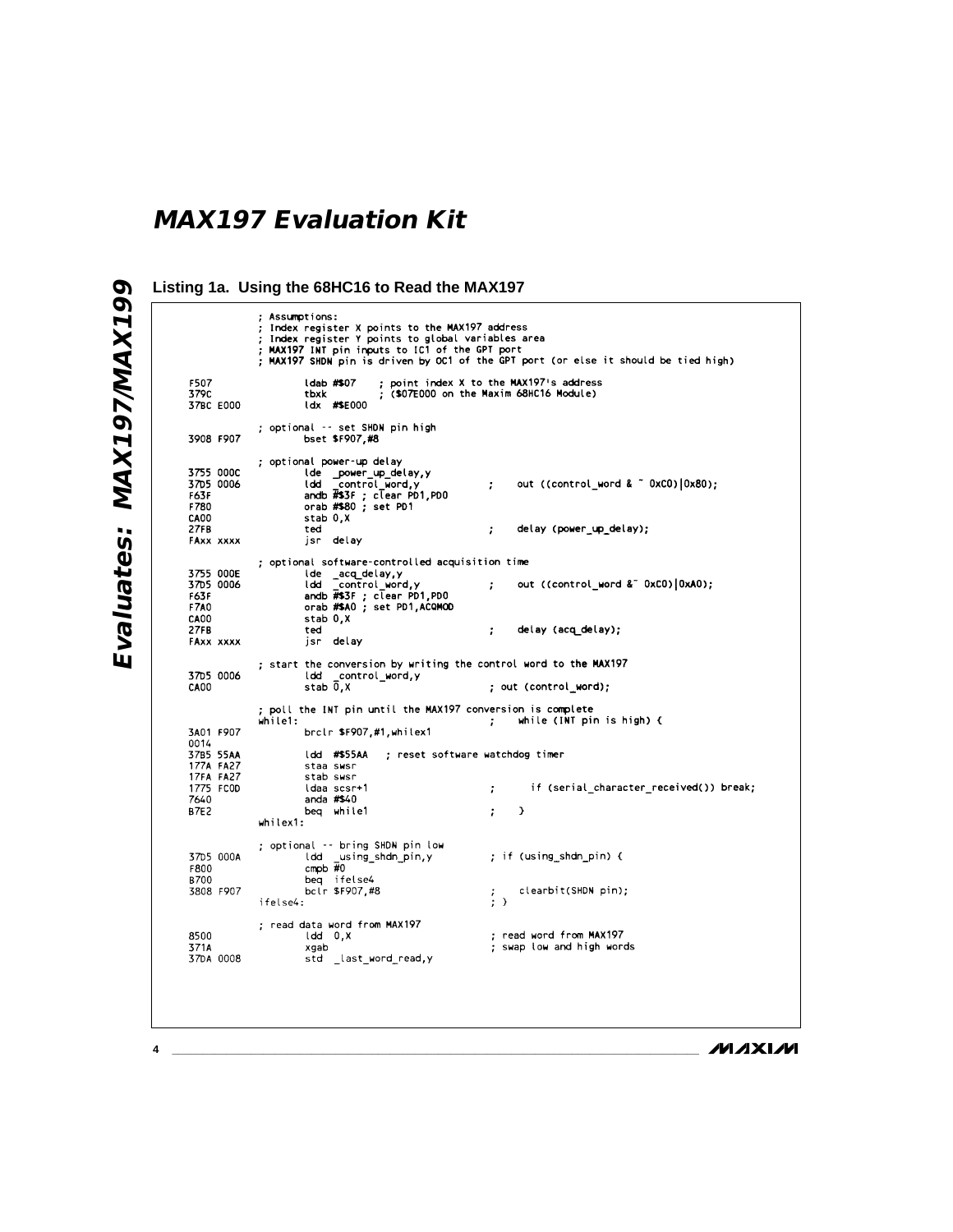## **Listing 1b. Using the 80C32 to Read the MAX197**

|                                                               | ; Assumptions:<br>; MAX197 maps to address C000 (low byte) and C001 (high byte)<br>; MAX197 INT pin inputs to P1.0<br>; MAX197 SHDN pin is driven by P1.3 (or else it should be tied high)<br>; global variables are in internal RAM                                                        |
|---------------------------------------------------------------|---------------------------------------------------------------------------------------------------------------------------------------------------------------------------------------------------------------------------------------------------------------------------------------------|
| $=0093#$<br>$=0090#$                                          | SHDNPIN equ P1.3<br>INTPIN equ P1.0                                                                                                                                                                                                                                                         |
| D2 93                                                         | : optional -- set SHDN pin high<br>setb SHDNPIN                                                                                                                                                                                                                                             |
|                                                               | : optional power-up delay                                                                                                                                                                                                                                                                   |
| E5 24<br>54 3F<br>44 80<br>90 CO00<br>F0                      | out ((control word $\&$ $\tilde{a}$ OxCO)   0x80);<br>mov a, control word<br>÷<br>anl a,#03Fh ; clear PD1,PD0<br>orl a,#080h; set PD1<br>mov dptr,#0C000h<br>movx @dptr.a                                                                                                                   |
| AA 29<br>AB 2A                                                | mov r2, power_up_delay_l<br>delay (power_up_delay);<br>$\ddot{\phantom{a}}$<br>mov r3, power_up_delay_h                                                                                                                                                                                     |
| C3<br>EA<br>94 09<br>FA<br>EВ<br>94 00<br>FB<br>50 F5'        | delay loopp:<br>clr<br>$\mathbf{C}$<br>mov a.r2<br>subb a,#09h<br>mov r2,a<br>mov a,r3<br>subb a.#00h<br>mov r3,a<br>jnc delay loopp                                                                                                                                                        |
| E5 24<br>54 3F<br>44 AO<br>90 COOO<br>FO<br>E5 2B<br>FD<br>0D | ; optional software-controlled acquisition time<br>mov a, control word<br>out ((control word $\&$ $\degree$ 0xCO) $\vert$ 0xAO);<br>$\ddot{i}$<br>anl a,#03Fh ; clear PD1,PD0<br>orl a,#0A0h ; set PD1,ACQMOD<br>mov dptr,#0C000h<br>movx adptr,a<br>mov a, acq delay<br>mov r5,a<br>inc r5 |
| DD FE'                                                        | delay loopa:<br>DJNZ r5, delay_loopa<br>delay (acq delay);<br>$\ddot{r}$                                                                                                                                                                                                                    |
| E5 24                                                         | ; start the conversion by writing the control word to the MAX197<br>mov a control word                                                                                                                                                                                                      |
| 90 COOO<br>F <sub>0</sub>                                     | mov dptr.#0C000h<br>; out (control word)<br>movx adptr,a                                                                                                                                                                                                                                    |
|                                                               | ; poll the INT pin until the MAX197 conversion is complete<br>; while (INT is high) {<br>while1:                                                                                                                                                                                            |
| 30 90# 03'<br>30 98# FA'                                      | jnb INTPIN, whilex1<br>if (keypressed()) break;<br>jnb RI, while 1<br>whilex1:<br>$;$ $\rightarrow$                                                                                                                                                                                         |
| C293                                                          | ; optional -- bring SHDN pin low<br>clr SHDNPIN                                                                                                                                                                                                                                             |
| 90 COOO<br>E0.<br>F5 26<br>90 CO01<br>E0<br>F5 27             | ; read data word from MAX197<br>mov dptr.#0C000h<br>movx a adptr<br>last word read l,a<br>mov<br>mov dptr,#0C001h<br>movx a,adptr<br>mov _last_word_read h,a                                                                                                                                |

Evaluates: MAX197/MAX199 **Evaluates: MAX197/MAX199**

**MAXIM**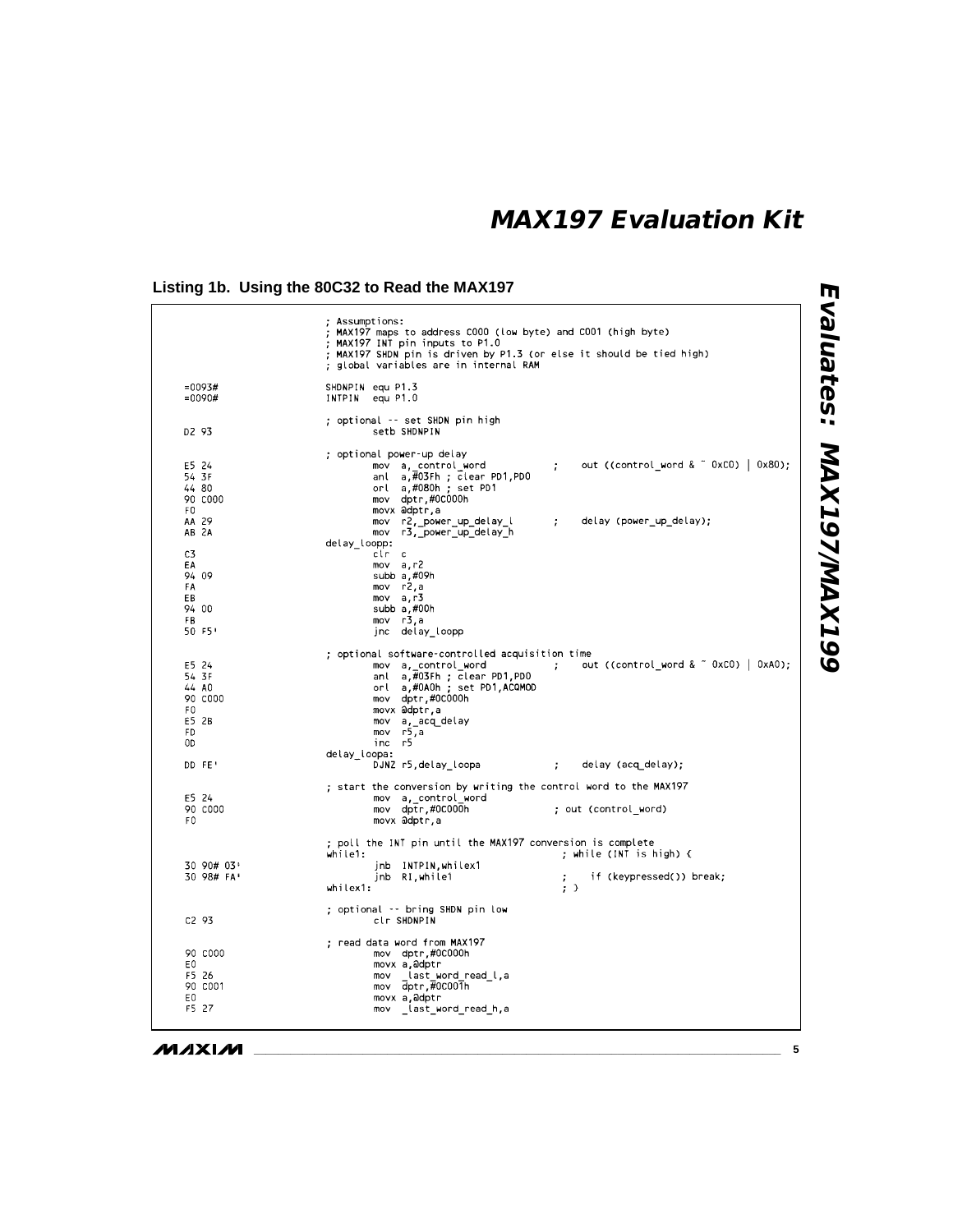

**MAXIM**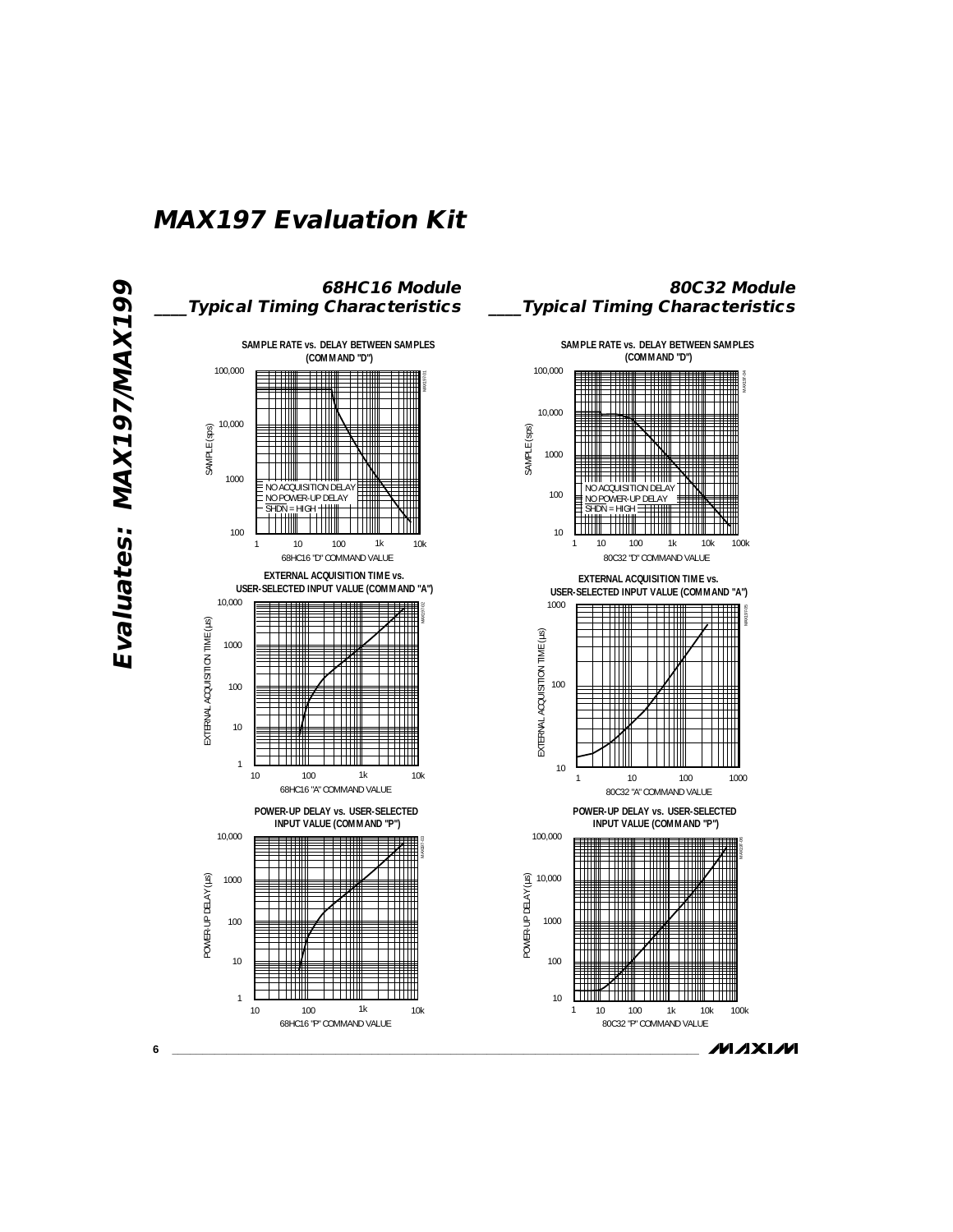#### **High-Speed Data Sampling**

For sampling rates over 10sps, the S command can be used. Data can be collected from only one of the eight channels at a rate from 100sps up to 45ksps for the 68HC16 module (10sps to 10ksps for the 80C32 module). First, select the channel by pressing one of the number keys 0–7. Next, press F to specify the name of the file into which the samples should be written. If the file already exists, the screen will say "\*\*\* file already exists\*\*\*". To begin collecting data, press B. After 1024 samples have been collected, the data is automatically uploaded to the host and stored in the sample file.

#### **Controlling the Sampling Rate**

The rate for high-speed sampling, data logging, and the oscilloscope demo mode (see Table 1, key "O") is controlled by the D (delay between samples) command.

When used with the sample or oscilloscope demo commands, specify the approximate delay in microseconds by typing D, the approximate delay time, then "usec". Refer to the Typical Timing Characteristics to see the relationship between the value selected and the corresponding delay between samples. Due to code overhead, this delay is not perfectly linear, so timing should always be verified using an oscilloscope. The fast sampling screen and oscilloscope demo mode use delays on the order of 100µs to 1000µs. The 80C32 software supports delays between 24µs and 73ms, but the 68HC16 software only supports delays between 68µs and 6000µs.

When used with the slower data-logging command, specify the delay in seconds. This delay is defined as the time between two consecutive conversions.

#### **Tare Command (software offset null)**

The tare command is used to compensate in software for the offset voltage. Connect the channel 0 input pin to ground (or, if driving with an op amp, connect the channel 0 op amp's input to ground instead). The "T" command measures the offset voltage on channel 0 and subtracts that offset from all subsequent readings on all channels. The tare command is canceled by pressing CTRL+T.

#### **Shutdown Power Cycling**

From the control panel, use the up/down arrow keys to select the power-down mode. STANDBY power cycling puts the MAX197 in standby mode between readings, and FULLPD turns off everything except the 2.5V bandgap reference. The MAX197 is always fully powered during conversions. The MAX197's shutdown pin can be used to put the device into FULLPD mode. When using FULLPD or  $\overline{SHDN}$ , a power-up delay may be necessary to allow the reference buffer time to recharge. From the control panel, use the "P" command to set this power-on delay. The 68HC16 software allows delays between 68µs and 6000µs. The 80C32 software allows delays between 8µs and 65535µs. A value of 0 disables the delay. Refer to the Typical Timing Characteristics to see the relationship between the value selected on the corresponding power-up delay.

#### **Low-Speed Data Logging**

The RS-232 serial link limits the data logging sample rate to no more than 10sps (samples per second). The data logging command can be used to write data to a user-specified file in plain comma-spaced-value text format. From the control panel screen, press L. If a log file is not already open, the software will ask for a file name. Only one log file is allowed per session. Once a log file has been opened, pressing L toggles data logging on or off. While data logging is enabled, the word "Logging" will flash on the screen. One complete line of data is written to the log file after all enabled channels have been sampled.

The first line of the log file contains the column headings. Each subsequent line of the log file contains all eight channels, separated by commas. The values are written as raw decimal output codes or as scaled voltages, depending on which setting the control panel is currently displaying. Use the C and V commands to select the display format (see Table 1). F3, the log data marker command, can be used to sequentially tag different sections of the log file to indicate a change in setup or input conditions. Pressing F3 writes an extra entry at the end of the current line of the data log, which can be useful for indicating a change in setup or input conditions.

**MAXIM**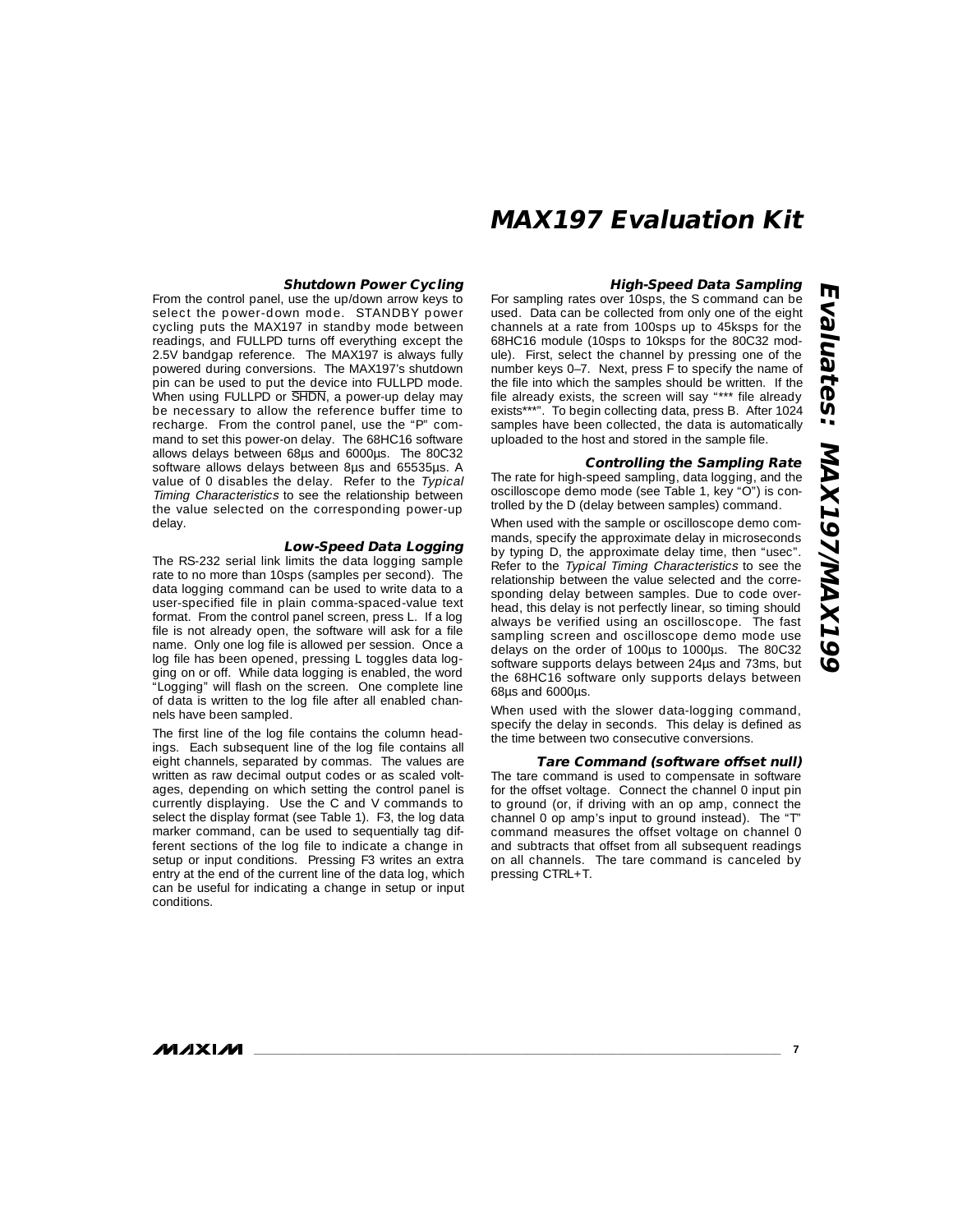## **\_Detailed Description of Hardware Driving the Analog Inputs**

Select an op amp based on its settling time. A fast settling time is more important than a fast slew rate. Sites U3 and U4 on the EV kit are industry-standard quad op-amp pinouts in the voltage-follower configuration. When using a slow op amp, extend the acquisition time by using the "A" command in the control panel. The 68HC16 software allows acquisition times between 68µs and 6000µs. The 80C32 software allows acquisition times between 12µs and 560µs. A value of 0 disables the delay.

For high sampling rates, a fast settling op amp such as Maxim's MXL1014 performs quite well. Refer to the Typical Timing Characteristics to see the relationship between the value selected and the corresponding external acquisition delay. For lower sampling rates, any quad 741 type op amp should be adequate. The LM348 is an inexpensive solution. For +5V single-supply systems, the MAX414 is recommended.

#### **Changing the Reference Voltage**

The MAX197 can use either its internal reference or an external reference. On the EV kit, the internal reference has been disabled by pulling the REFADJ pin up to +5V (JU1) and driving the REF pin with a MAX874 4.096V reference (JU2).

When driving the REF pin with an external reference, install a shunt at JU1 and place JU2 in the 1-2 position. When driving the REFADJ pin with an external reference, leave jumper JU1 open and place JU2 in the 2-3 position.

For lowest component count, the MAX197's internal reference can be enabled by removing the shunts from JU1 and JU2. This enables the internal bandgap reference and the reference buffer, driving REF internally to 4.096V. For best results, install a 0.01µF ceramic bypass capacitor near the REFADJ pin (C7 on the EV kit).

The MAX197 EV kit software assumes a 4.096V reference voltage, unless otherwise specified. When using other reference values, the reference value must be specified when starting the program. For example, if the REFADJ pin is driven by a 2.048V reference, start the MAX197 software by typing:

#### MAX197 REFADJ 2.048

Or, if the REFADJ pin is pulled high and REF is driven by a 3.00V reference, start the MAX197 software by typing:

#### MAX197 REF 3.00

#### **Using an External Clock**

Cut JU4 open. From the control panel, press F8 to select external clock mode. Apply the external clock to the EXTCLK input pad.

#### **Evaluating the MAX199**

To evaluate the MAX199 using the MAX197 EV kit, replace U1 with a MAX199. Then, at the DOS prompt, start the MAX197 software by typing:

### MAX197 199

If the voltage reference is different than the default 4.096V, the MAX197 EV kit software should be informed. For example, if the REFADJ pin is driven by a 2.048V reference, start the MAX197 software by typing:

#### MAX197 199 REFADJ 2.048

Or, if the REFADJ pin is pulled high and REF is driven by a 3.00V reference, start the MAX197 software by typing:

#### MAX197 199 REF 3.00

Refer to the Changing the Reference Voltage section for an explanation of how REF and REFADJ interact.

**MAXIM**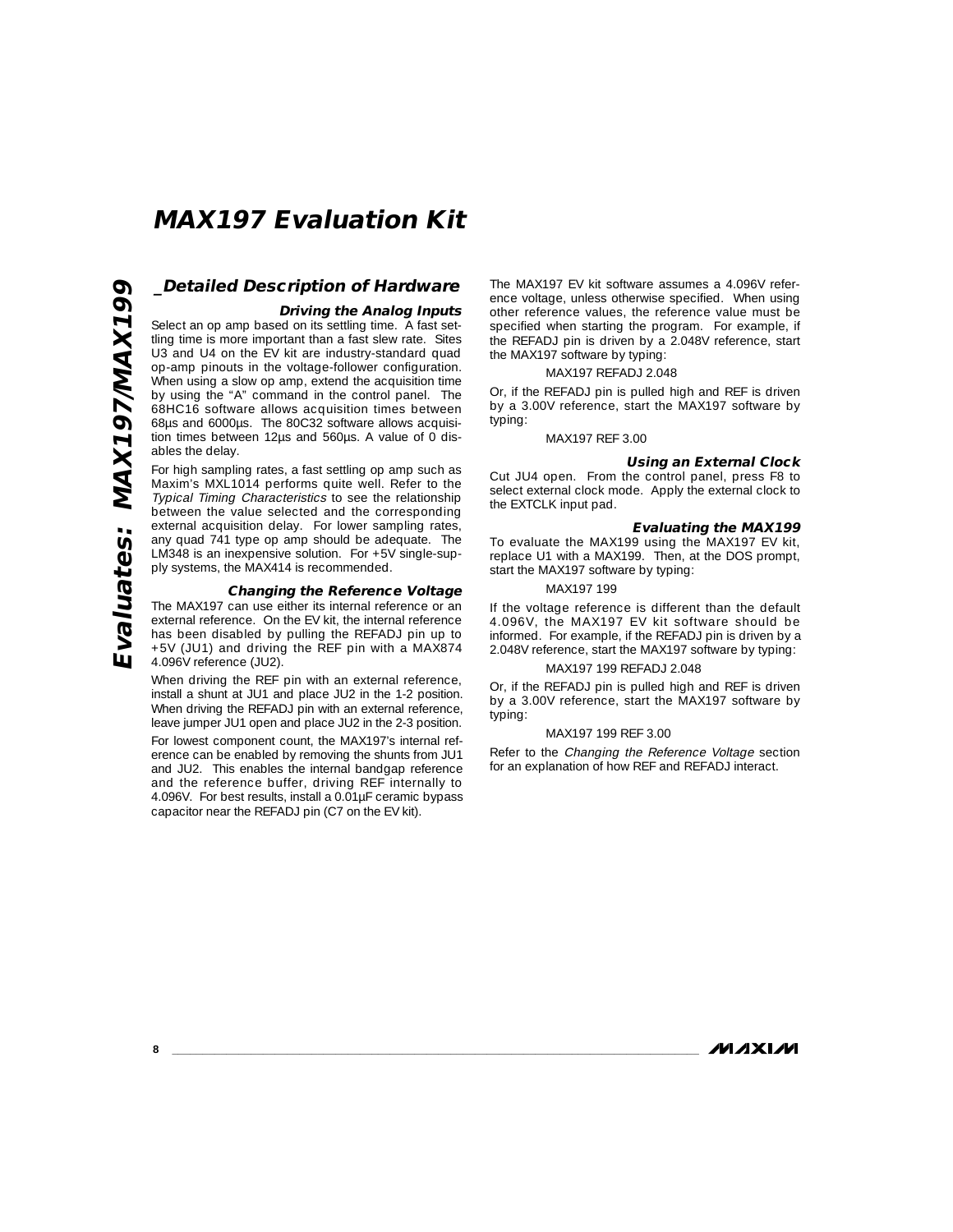| <b>KEY</b>             | <b>FUNCTION</b>                                                                                                                                                                                                                                                              |
|------------------------|------------------------------------------------------------------------------------------------------------------------------------------------------------------------------------------------------------------------------------------------------------------------------|
| F <sub>1</sub>         | Choose input scale (bipolar 10V, unipolar 10V, bipolar 5V, unipolar 5V). The currently active scale is shown underneath<br>the bar-graph display.                                                                                                                            |
| $0 - 7$                | Enable or disable the corresponding input channel 0, 1, 2, 3, 4, 5, 6, or 7. The EV kit software scans all selected channels.                                                                                                                                                |
| $\mathsf{C}$           | Display the input codes in decimal.                                                                                                                                                                                                                                          |
| V                      | Display the input voltages.                                                                                                                                                                                                                                                  |
| D                      | Delay between samples. Delays longer than one second are handled by the IBM PC; otherwise, the µC module<br>handles the delay. Timing is approximate and should be verified with an oscilloscope.                                                                            |
| $\uparrow, \downarrow$ | Select standby, fast power-down, SHDN power-down, or no power-down.                                                                                                                                                                                                          |
| P                      | Power-up delay. Timing is approximate and should be verified with an oscilloscope. Power-up delay is used<br>regardless of which power-cycling mode is selected. In standby mode, power-up delay is not necessary and should<br>be set to zero.                              |
| A                      | External acquisition time for use with slow op amps. Timing is approximate and should be verified with an oscillo-<br>scope. The MAX197 is placed in standby mode during acquisition time.                                                                                   |
| F7                     | Internal clock mode. Timing is controlled by capacitor C11. JU4 should be closed when using this mode.                                                                                                                                                                       |
| F8                     | External clock mode. Clock must be provided at EXTCLK input pad. JU4 should be cut apart when using this mode.                                                                                                                                                               |
| $\circ$                | Oscilloscope demo. Samples are collected and discarded as fast as possible. Observe waveforms and timing with<br>an oscilloscope.                                                                                                                                            |
| S                      | Sample one of the eight inputs at high speed and upload to a user-specified file. The sampling rate is controlled by<br>the P, A, and D delays. Due to program overhead, the O and S commands operate at different rates. Timing should<br>be verified with an oscilloscope. |
| T                      | Tare (offset voltage null). Assumes that channel 0 is connected to AGND. Measures the code at channel 0 and<br>subtracts that value from all subsequent readings.                                                                                                            |
| $CTRL + T$             | Cancel the Tare (T) function.                                                                                                                                                                                                                                                |
| L                      | Enable or disable data logging. If the -L command line option is not specified, the L command prompts for a log file<br>name.                                                                                                                                                |
| F <sub>3</sub>         | Write a marker into the data log file. (See the Low-Speed Data Logging section.)                                                                                                                                                                                             |
| $ALT+T$                | Switch back to terminal mode.                                                                                                                                                                                                                                                |
| $ALT+X$                | Exit to DOS.                                                                                                                                                                                                                                                                 |

### **Table 1. MAX197 EV Kit Commands**

 $\overline{a}$ 

**NVIXVN**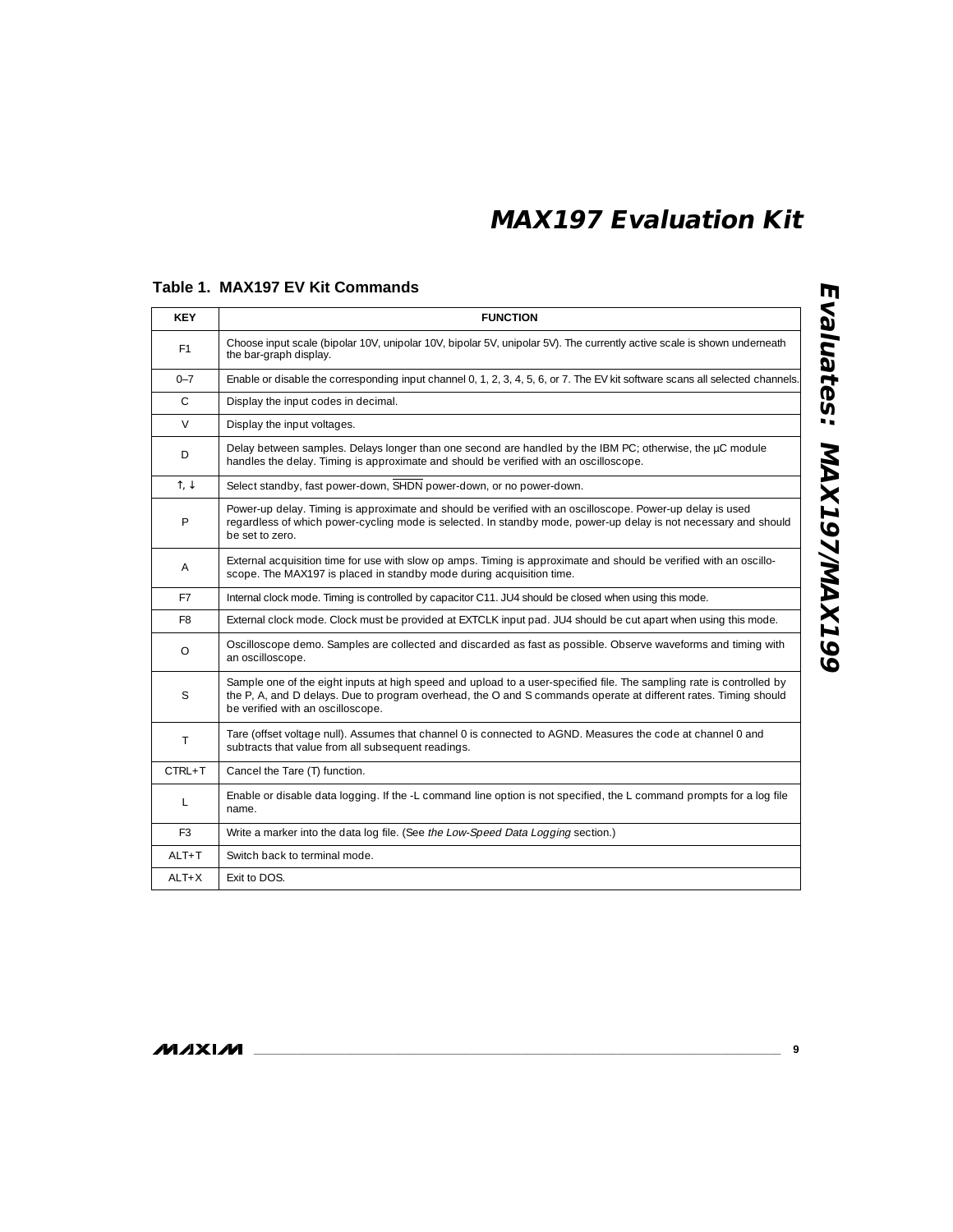## **Table 2. Command-Line Options when Starting MAX197 Software**

| <b>COMMAND</b> | <b>FUNCTION</b>                                                                                                                                                                   |
|----------------|-----------------------------------------------------------------------------------------------------------------------------------------------------------------------------------|
|                | Default to COM1 part of the PC.                                                                                                                                                   |
| $\mathcal{P}$  | Default to COM2 part of the PC.                                                                                                                                                   |
| <b>MONO</b>    | For use with monochrome or LCD display.                                                                                                                                           |
| -I filename    | Open file "filename" for data logging, and<br>enable the data-logging commands.                                                                                                   |
| RFF vw         | Specify the voltage at the REF pin (nominally<br>4.096V). Note that REF is an input or an output,<br>depending on the state of the REFADJ pin.<br>Refer to the MAX197 data sheet. |
| RFFADJ vvv     | Specify the voltage at the REFADJ pin<br>(nominally 2.5V).                                                                                                                        |
| 199            | Interprets the output codes for a MAX199<br>instead of a MAX197. Refer to the MAX199 data<br>sheet.                                                                               |

### **Table 3. Jumper Settings on MAX197 EV Kit**

| <b>JUMPER</b> | <b>STATE</b> | <b>FUNCTION</b>                                                                                 |
|---------------|--------------|-------------------------------------------------------------------------------------------------|
| JU1           | closed       | (Default) Disable internal bandgap<br>reference; REF pin is an input.                           |
|               | open         | Enable internal bandgap reference;<br>REF pin is 4.096V output.                                 |
| JU2           | $1-2$        | (Default) Connects external 4.096V<br>reference (MAX874) to REF pin;<br>JU1 must be closed.     |
|               | $2 - 3$      | Connects external reference to REFADJ<br>pin.                                                   |
|               | open         | $REF = 4.096V$ output and $REFADJ =$<br>2.5V output (internal reference)                        |
| JU3           | closed       | (Default Trace) Current-sense jumper.<br>The MAX197 draws its +5V supply<br>through this trace. |
|               | open         | Do not operate kit with JU3 open.                                                               |
| JU4           | closed       | (Default Trace) Use C11 as the timing<br>capacitor for the MAX197 internal clock<br>mode.       |
|               | open         | Use the EXTCLK input pad as clock<br>input.                                                     |

**MAXIM**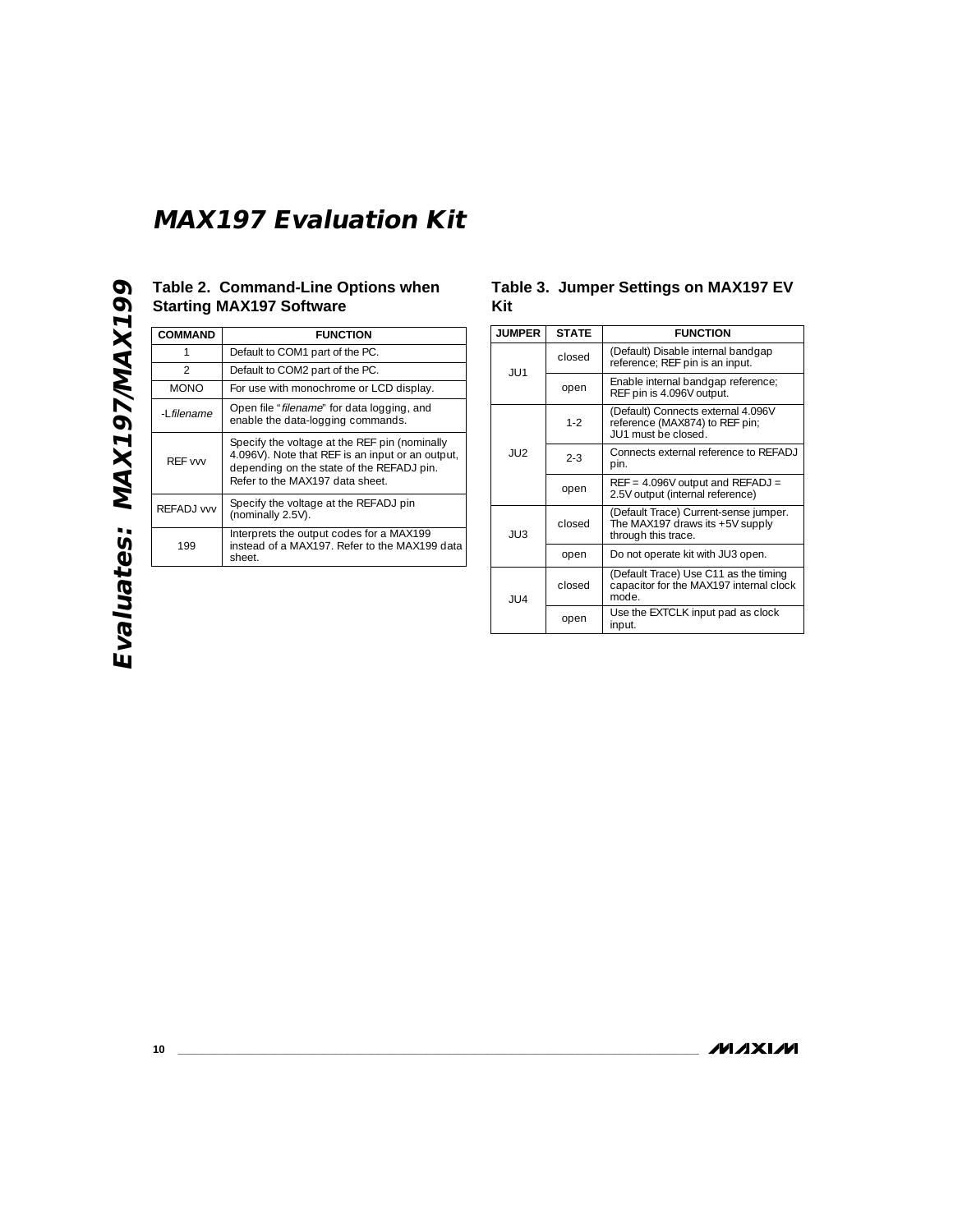

**\_\_\_\_\_\_\_\_\_\_\_\_\_\_\_\_\_\_\_\_\_\_\_\_\_\_\_\_\_\_\_\_\_\_\_\_\_\_\_\_\_\_\_\_\_\_\_\_\_\_\_\_\_\_\_\_\_\_\_\_\_\_\_\_\_\_\_\_\_\_\_\_\_\_\_\_\_\_\_\_\_\_\_\_\_\_ 11**

**MAXIM**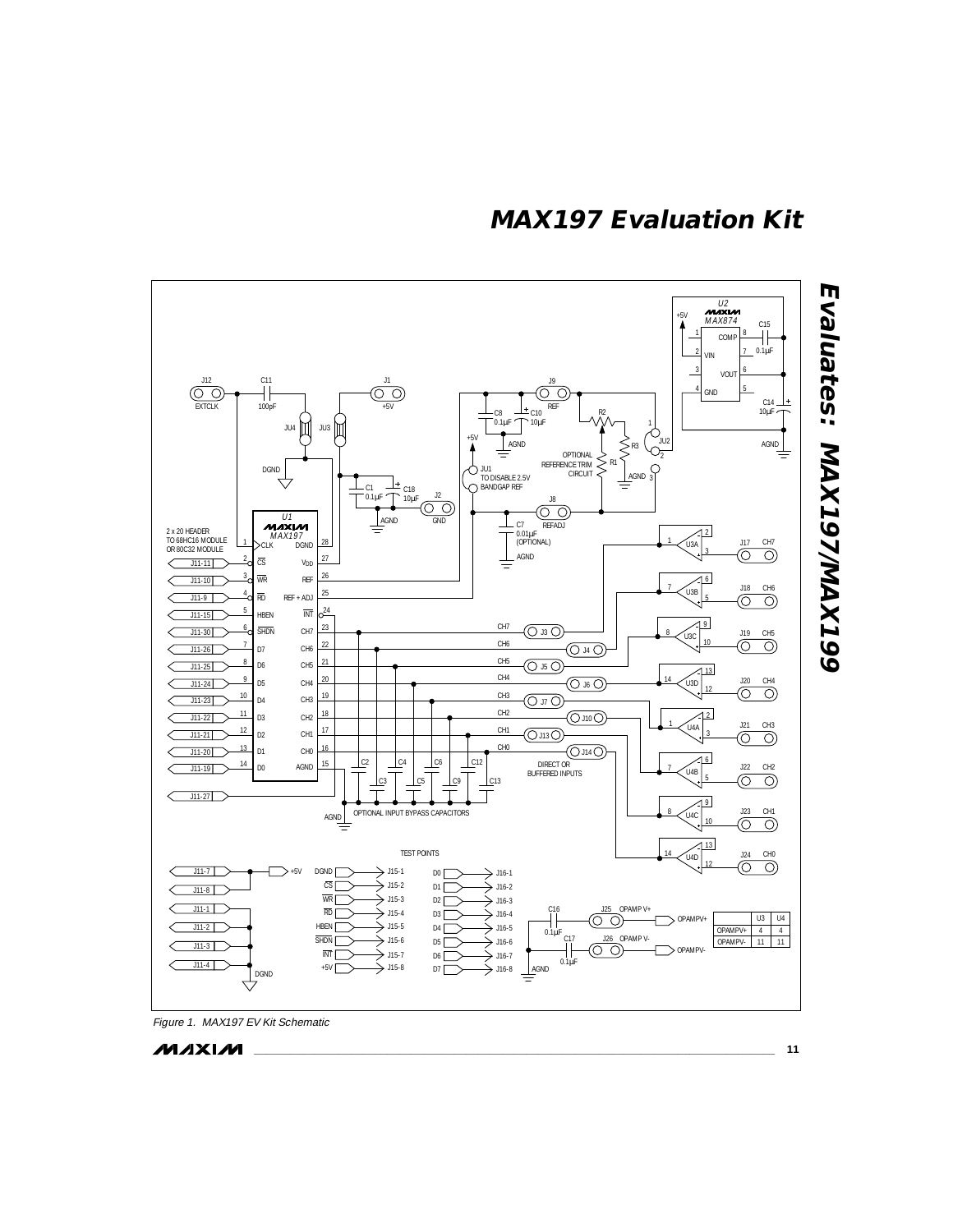**MAX197 Evaluation Kit**





Figure 2. MAX197 EV Kit Component Placement Guide

**MAXIM**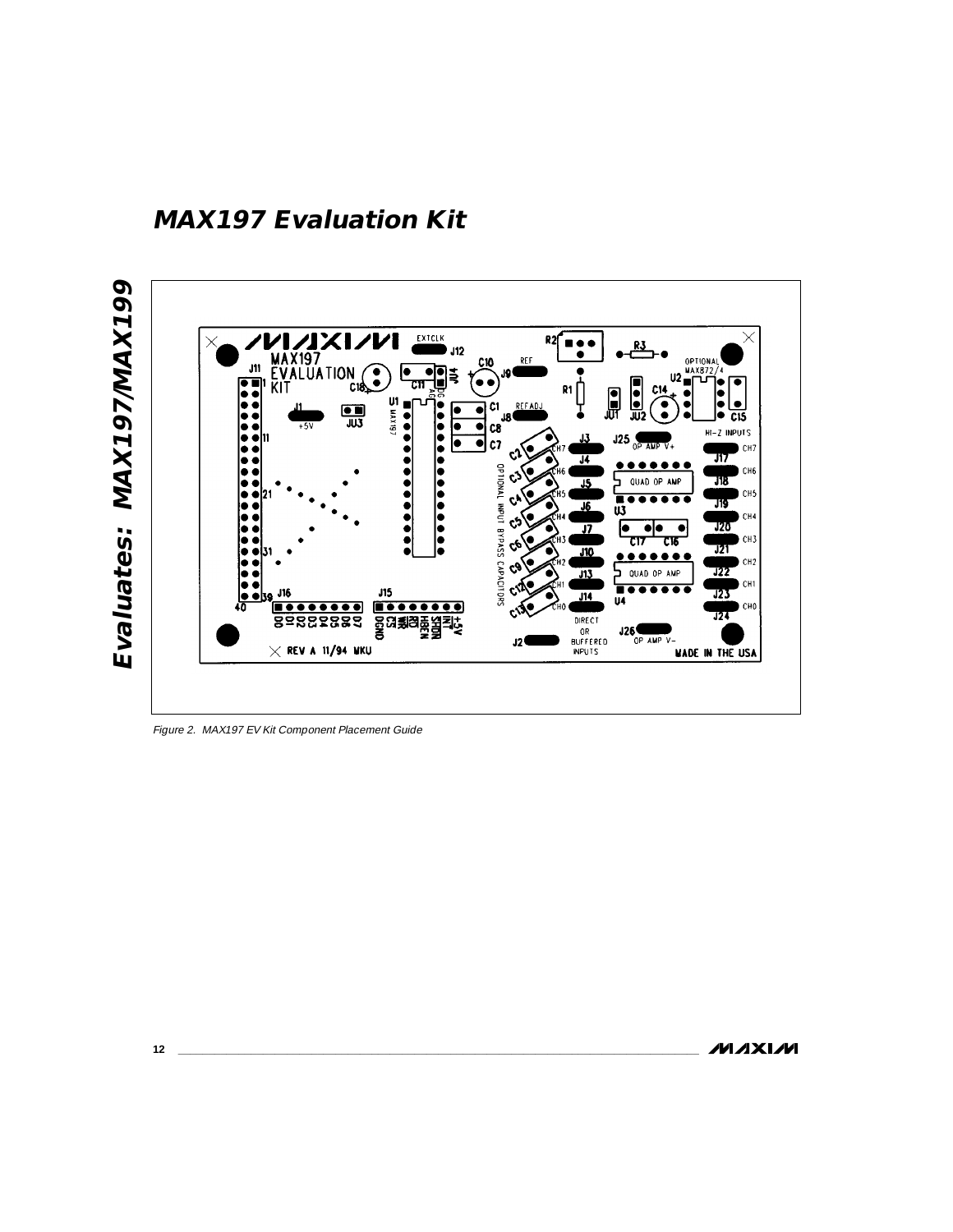

Figure 3. MAX197 EV Kit PC Board Layout—Component Side